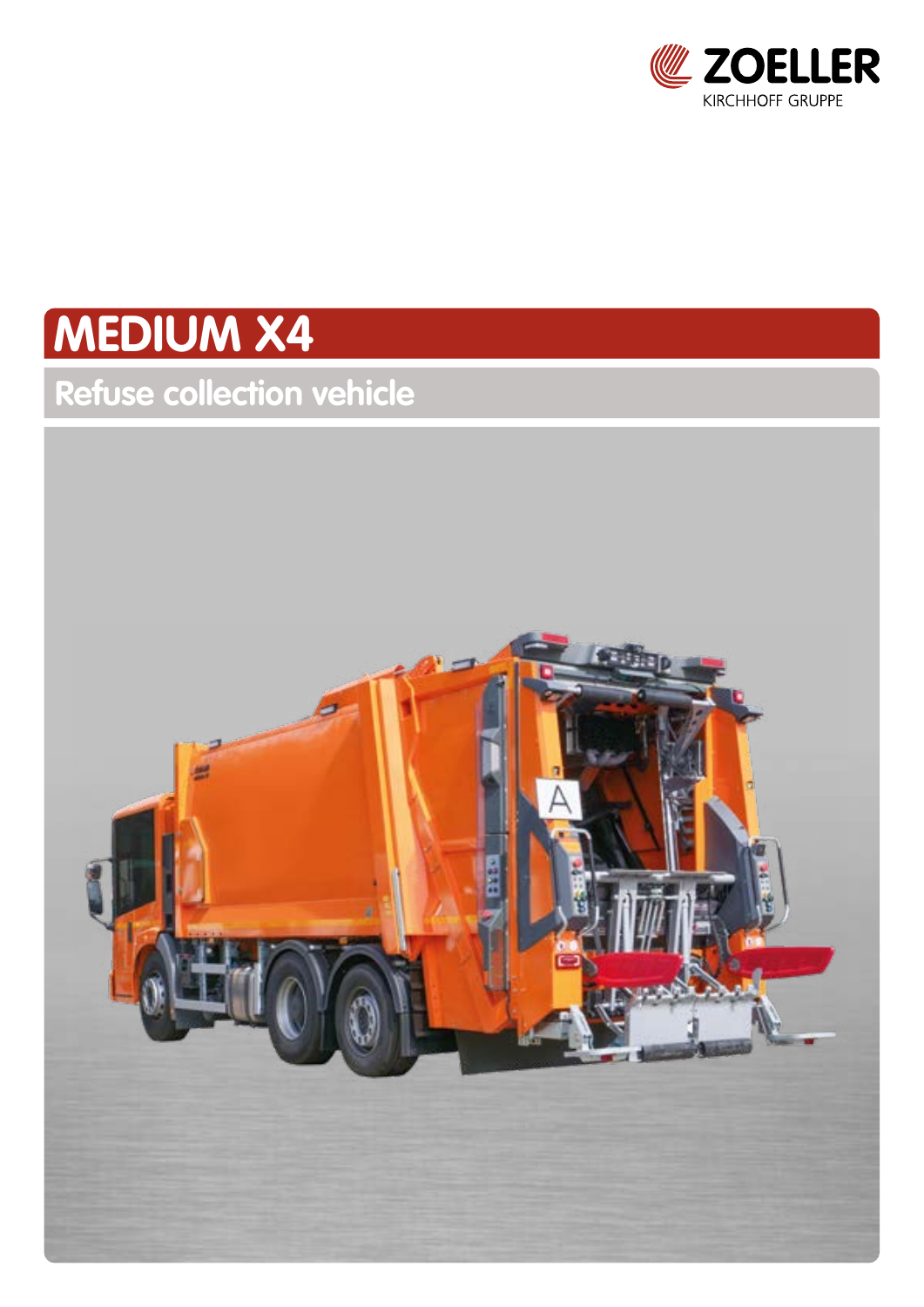## **The all-rounder with the 4 decisive advantages:**







Interior carriage plate cylinders **Operating controls on the body** 

This visually convincing refuse collection vehicle with a functional design and short tail overhang is due to its manoeuvrability ideal for inner-city use.

The angular position of the end frame on the body has been increased from 70° to 80°. This results in a volume gain of  $1.0 \text{ m}^3$ .

The MEDIUM X4 has a rigid, smooth-surfaced body with a curved contour and 2 externally mounted longitudinal reinforcing profiles.

The tailgate with short overhang offers a standardized solution for lifter attachment and an integrated, ergonomic operator terminal with LED lighting support for body operation on both sides.

The weight reduction of the tailgate, e.g. roof-mounted lifting cylinder, causes a shift of the centre of gravity in the direction of the cab.

The new operator ZCS- terminal in the cab allows intuitive operation via jog dial. The image is displayed on a high-resolution 7" - colour TFT monitor with self-explanatory symbols.

With a swivel hinged door, High-Level lifters (e.g.: DELTA 2301 / 2318) can be used for emptying standard container sizes according to DIN EN 840-1 to 3.

The addition of the new, integrated Lifter DELTA 2316 in lightweight design leads to additional weight and payload advantages for the overall vehicle and enhanced usability.

- Effective volume from 14 to 29 cbm.
- Body width 2550 mm.
- Large hopper, loading volume 6.2 m<sup>3</sup>/min.
- 2 externally mounted reinforcing profiles.
- Mounting rails with variable fixing points for panel mounting.
- Low-wear guidance of the ejection plate on plastic slide blocks.
- Double-acting hydraulic telescopic cylinder for moving the ejection plate and laser-distance measurement of the ejection plate.
- When the function Lower tailgate is activated, the ejection plate automatically moves back about 500 mm.
- Recyclable material circuit with infinitely adjustable valves for counter pressure adjustment of the ejection plate, adaptable to the different fractions.
- Short cycle time of the compaction mechanism through the standard intelligent ZOELLER compaction unit control (parallel connection of carriage plate and press plate movement).
- Improved safety against manipulation through combined footboards (position and weight monitored).
- Ergonomic control panel incl. LED lamps for optimal illumination of the controls.
- Optional LED lamps in the lifter unit for an optimal illumination of the working area.
- Great geometric accuracy of the body through roll-formed profiles in the roof and floor area and the guide rails for the ejection plate. Efficient cleaning with minimal dirt traps.
- Innovative technology incorporating proven components.
- Substantially reduced maintenance costs through the standard electrical centralized lubrication system with grease-level control in the cab (as an option also available for the lifter).
- Long life of the hopper through the use of high wear-resistant steel (hopper 8 mm and side walls 4 mm).
- Convenient access to the central electrical system.
- Compaction mechanism mounted on slide blocks. In order to minimize deposits in the guide rails filling material is introduced between the slide blocks.
- Optimum leak tightness the interior carriage plate cylinders and fully circumferential tailgate seals.
- Energy-efficient operation due to reduced oil quantities.
- Advertising foils can be mounted directly on the smooth body, alternatively in a clip-in frame.
- Safety equipment in accordance with Machinery Directive 2006/42/EG, DIN EN 1501-1 and DIN EN 1501-5.
- Pump circulation control as standard.

### **Main features**

- ZOELLER CLEAN Option
- PREMIUM compactor cylinder with piston rod pointing upwards (increased protection against damage)
- Birds-eye view 360° camera system
- Fire extinguisher
- Tool boxes
- Billboard frame
- Organic waste equipment
- Additional filters, e.g. partial-flow filter
- LED lighting / working lamp
- Wheel-track lighting
- Hand-wash device
- Lifter-mounting frame for Low-Level lifters for emptying of 2- or 4-wheeled containers in acc. with EN 840-1/ -2/ -3:
- OMEGA 359
- DELTA 2301 / 2318
- DELTA 2316 (integrated lifter)
- Service contract
- Full-service contract
- and many others ...

### **Advantages**

### **MEDIUM X4**

### **Options**

# **MEDIUM X4**

### **Technology**



**Z**OELLER-**C**ONTROL-**S**YSTEM - Operator terminal in the cab

• Angular position of the end frame on the body increased to 80°.

- Increased payload with the same compaction forces
- Tailgate with short overhang
- Shift of the centre of gravity towards the cab.